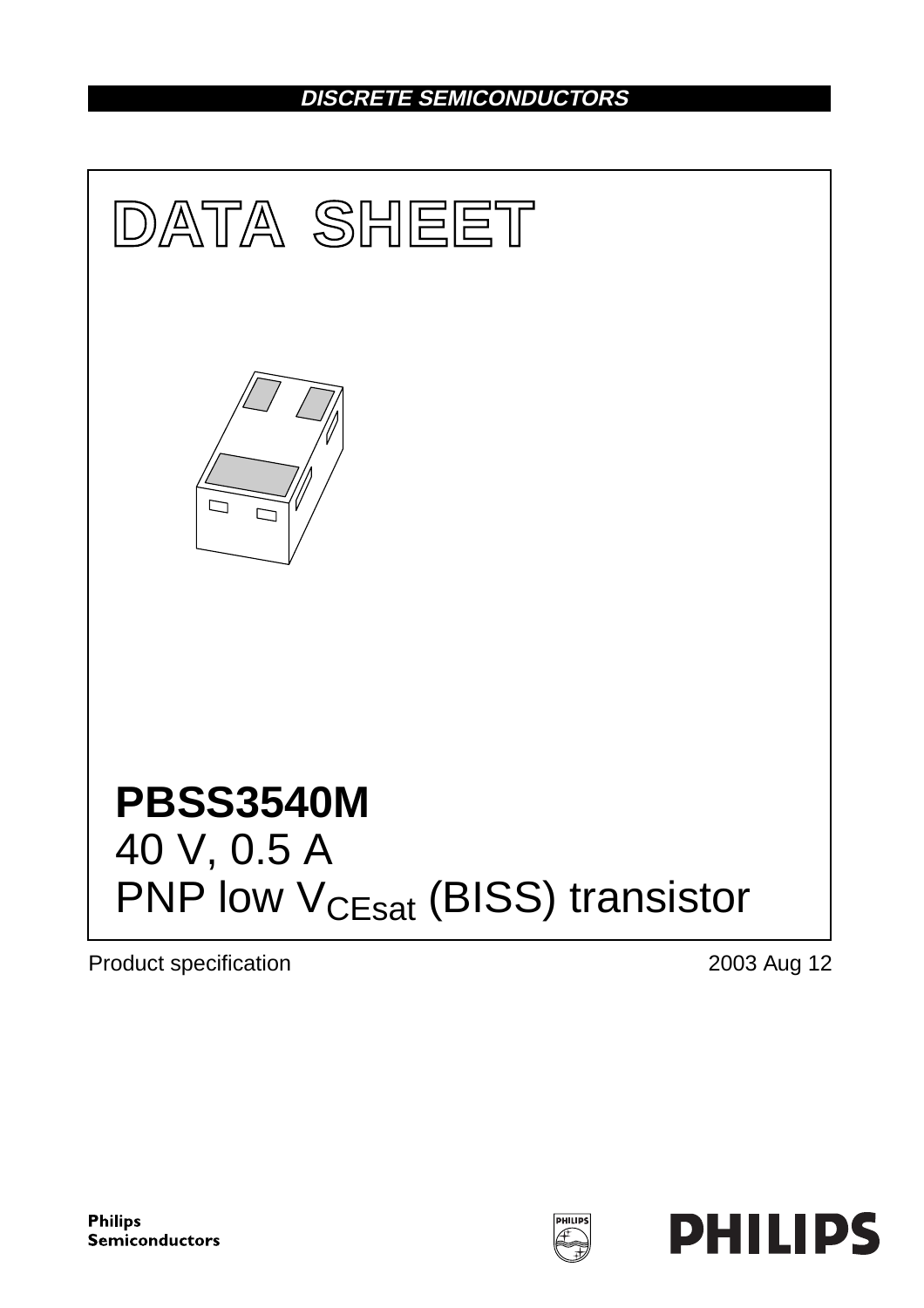## **40 V, 0.5 A PRSS3540M**<br>PNP low V<sub>CEsat</sub> (BISS) transistor

## **FEATURES**

- $\bullet$  Low collector-emitter saturation voltage  $V_{CEsat}$
- High collector current capability  $I_C$  and  $I_{CM}$
- High efficiency leading to reduced heat generation
- Reduced printed-circuit board requirements.

## **APPLICATIONS**

- Power management:
	- DC-DC converter
	- Supply line switching
	- Battery charger
	- LCD backlighting.
- Peripheral driver:
	- Driver in low supply voltage applications (e.g. lamps and LEDs).
	- Inductive load drivers (e.g. relays, buzzers and motors).

## **DESCRIPTION**

Low V<sub>CEsat</sub> PNP transistor in a SOT883 leadless ultra small plastic package. NPN complement: PBSS2540M.

## **MARKING**

| <b>TYPE NUMBER</b> | <b>MARKING CODE</b> |  |
|--------------------|---------------------|--|
| I PBSS3540M        | DΔ                  |  |

## **QUICK REFERENCE DATA**

| <b>SYMBOL</b>                        | <b>PARAMETER</b>         | MAX.   | <b>UNIT</b> |
|--------------------------------------|--------------------------|--------|-------------|
| $\rm V_{CEO}$                        | -40                      |        |             |
| Iс                                   | collector current (DC)   | $-500$ | mA          |
| peak collector current<br><b>ICM</b> |                          |        | А           |
| CEsat                                | equivalent on-resistance | < 700  | $m\Omega$   |

## **PINNING**

| <b>PIN</b> | <b>DESCRIPTION</b> |
|------------|--------------------|
|            | base               |
| っ          | emitter            |
| વ          | collector          |



Fig.1 Simplified outline (SOT883) and symbol.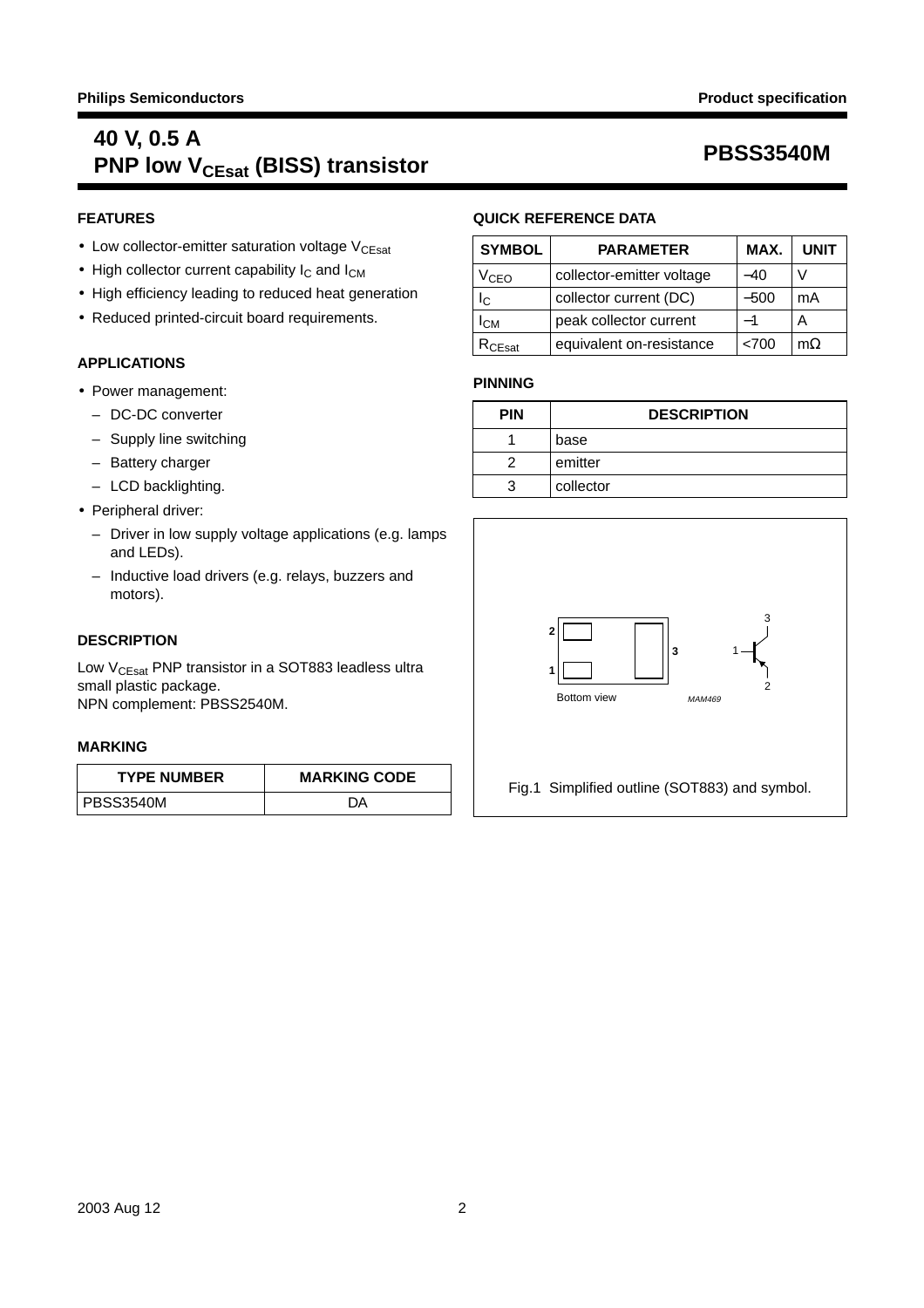## 40 V, 0.5 A PRSS3540M<br>PNP low  $V_{CEsat}$  (BISS) transistor

## **LIMITING VALUES**

In accordance with the Absolute Maximum Rating System (IEC 60134).

| <b>SYMBOL</b>      | <b>PARAMETER</b>              | <b>CONDITIONS</b>                   | MIN.  | MAX.   | <b>UNIT</b> |
|--------------------|-------------------------------|-------------------------------------|-------|--------|-------------|
| V <sub>CBO</sub>   | collector-base voltage        | open emitter                        |       | $-40$  | V           |
| $V_{\texttt{CEO}}$ | collector-emitter voltage     | open base                           |       | $-40$  | V           |
| V <sub>EBO</sub>   | emitter-base voltage          | open collector                      | –     | $-6$   | V           |
| $I_{\rm C}$        | collector current (DC)        | notes 1 and 2                       |       | $-500$ | mA          |
| $I_{CM}$           | peak collector current        |                                     | -     | $-1$   | A           |
| <b>IBM</b>         | peak base current             |                                     |       | $-100$ | mA          |
| $P_{\text{tot}}$   | total power dissipation       | $T_{amb} \leq 25$ °C; notes 1 and 2 |       | 250    | mW          |
|                    |                               | $T_{amb} \leq 25$ °C; note 1 and 3  |       | 430    | mW          |
| $T_{\text{stg}}$   | storage temperature           |                                     | $-65$ | $+150$ | $^{\circ}C$ |
| $T_i$              | junction temperature          |                                     |       | 150    | $^{\circ}C$ |
| $T_{amb}$          | operating ambient temperature |                                     | $-65$ | $+150$ | $^{\circ}C$ |

### **Notes**

- 1. Refer to SOT883 standard mounting conditions.
- 2. Device mounted on an FR4 printed-circuit board, single-sided copper, tinplated, standard footprint, with 60 µm copper strip line.
- 3. Device mounted on a printed-circuit board, single-sided copper, tinplated, mounting pad for collector 1 cm2.

## **THERMAL CHARACTERISTICS**

| <b>SYMBOL</b> | <b>PARAMETER</b>                    | <b>CONDITIONS</b>             | <b>VALUE</b> | UNIT |
|---------------|-------------------------------------|-------------------------------|--------------|------|
| $R_{th i-a}$  | thermal resistance from junction to | in free air; notes 1 and 2    | 500          | K/W  |
|               | ambient                             | in free air; notes 1, 3 and 4 | 290          | K/W  |

## **Notes**

- 1. Refer to SOT883 standard mounting conditions.
- 2. Device mounted on an FR4 printed-circuit board, single-sided copper, tinplated, standard footprint, with 60 µm copper strip line.
- 3. Device mounted on a printed-circuit board, single-sided copper, tinplated, mounting pad for collector 1 cm2.
- 4. Operated under pulsed conditions: duty cycle  $\delta \le 20\%$ , pulse width  $t_p \le 30$  ms.

## **Soldering**

Reflow soldering is the only recommended soldering method.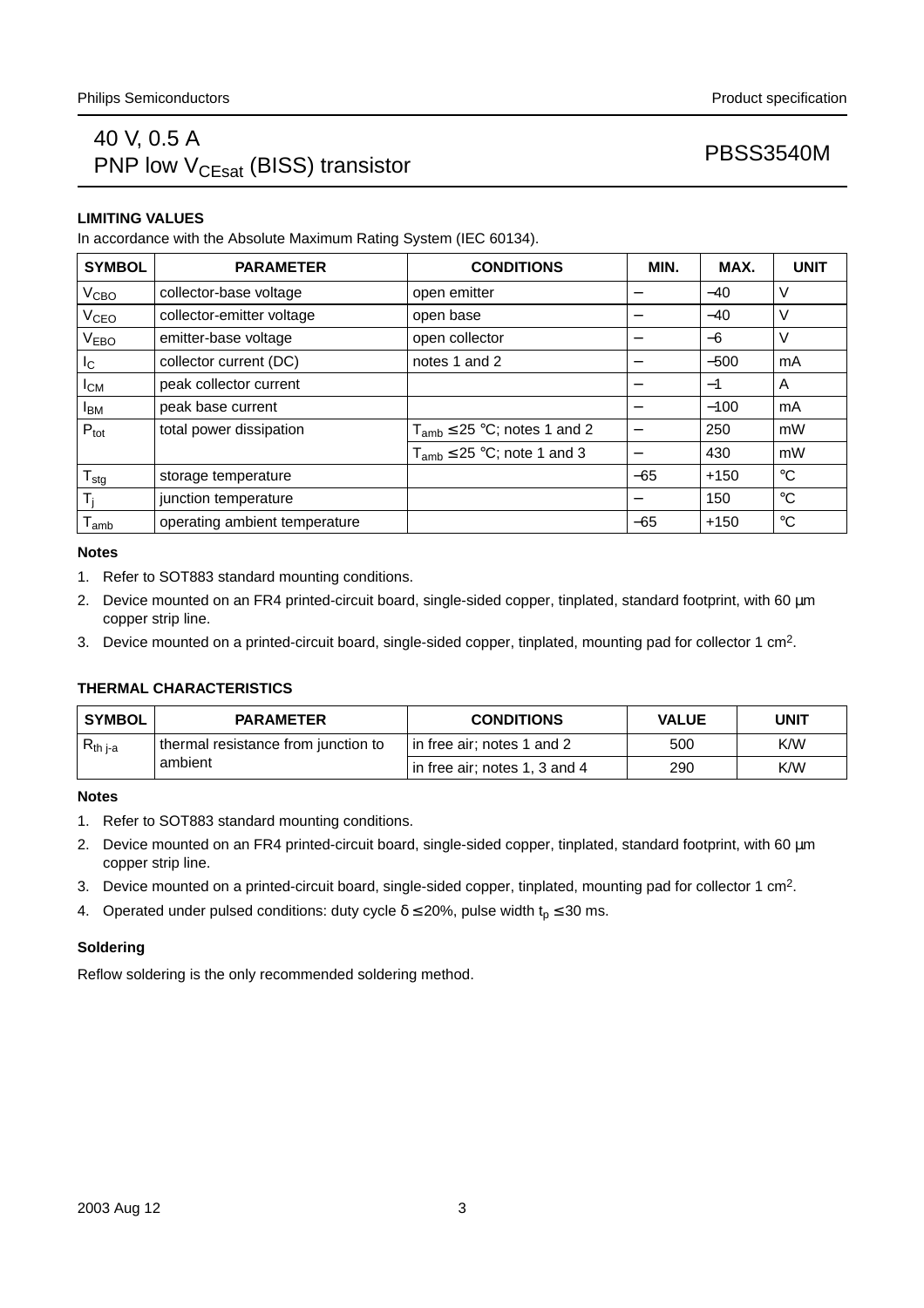## 40 V, 0.5 A PRSS3540M<br>PNP low V<sub>CEsat</sub> (BISS) transistor PRSS3540M

## **CHARACTERISTICS**

 $T_{amb}$  = 25 °C unless otherwise specified.

| <b>SYMBOL</b>      | <b>PARAMETER</b>                     | <b>CONDITIONS</b>                                     | MIN.                     | TYP.                     | MAX.   | <b>UNIT</b> |
|--------------------|--------------------------------------|-------------------------------------------------------|--------------------------|--------------------------|--------|-------------|
| ICBO               | collector-base cut-off current       | $V_{CB} = -30 V; I_F = 0$                             | $\overline{\phantom{m}}$ |                          | $-100$ | nA          |
|                    |                                      | $V_{CB} = -30$ V; $I_E = 0$ ; T <sub>i</sub> = 150 °C | $\qquad \qquad -$        |                          | $-50$  | μA          |
| <b>IEBO</b>        | emitter-base cut-off current         | $V_{FB} = -5 V$ ; $I_C = 0$                           | $\qquad \qquad -$        |                          | $-100$ | nA          |
| $h_{FE}$           | DC current gain                      | $V_{CF} = -2 V$ ; $I_C = -10 mA$                      | 200                      |                          |        |             |
|                    |                                      | $V_{CF} = -2 V$ ; $I_C = -100$ mA; note 1             | 150                      |                          |        |             |
|                    |                                      | $V_{CE} = -2 V$ ; $I_C = -500$ mA; note 1             | 40                       |                          |        |             |
| V <sub>CEsat</sub> | collector-emitter saturation voltage | $I_C = -10$ mA; $I_B = -0.5$ mA                       | $\overline{\phantom{m}}$ |                          | $-50$  | mV          |
|                    |                                      | $I_C = -100$ mA; $I_B = -5$ mA                        | $\overline{\phantom{m}}$ |                          | $-130$ | mV          |
|                    |                                      | $I_C = -200$ mA; $I_B = -10$ mA                       | $\overline{\phantom{m}}$ |                          | $-200$ | mV          |
|                    |                                      | $I_C = -500$ mA; $I_B = -50$ mA; note 1               | $\qquad \qquad -$        | $\overline{\phantom{0}}$ | $-350$ | mV          |
| $R_{\text{CEsat}}$ | equivalent on-resistance             | $I_C = -500$ mA; $I_B = -50$ mA; note 1               | $\overline{\phantom{0}}$ | 440                      | < 700  | $m\Omega$   |
| $V_{\text{BEsat}}$ | base-emitter saturation voltage      | $I_C = -500$ mA; $I_B = -50$ mA; note 1               | $\qquad \qquad -$        |                          | $-1.2$ | $\vee$      |
| V <sub>BEon</sub>  | base-emitter turn-on voltage         | $V_{CF} = -2 V$ ; $I_C = -100$ mA; note 1             | $\overline{\phantom{m}}$ |                          | $-1.1$ | $\vee$      |
| $f_T$              | transition frequency                 | $I_C = -100$ mA; $V_{CF} = -5$ V;<br>$f = 100$ MHz    | 100                      | 300                      |        | MHz         |
| $C_c$              | collector capacitance                | $V_{CB} = -10 V$ ; $I_F = I_e = 0$ ; f = 1 MHz        | $\qquad \qquad -$        |                          | 10     | pF          |

## **Note**

1. Pulse test:  $t_p \le 300 \text{ }\mu\text{s}; \delta \le 0.02$ .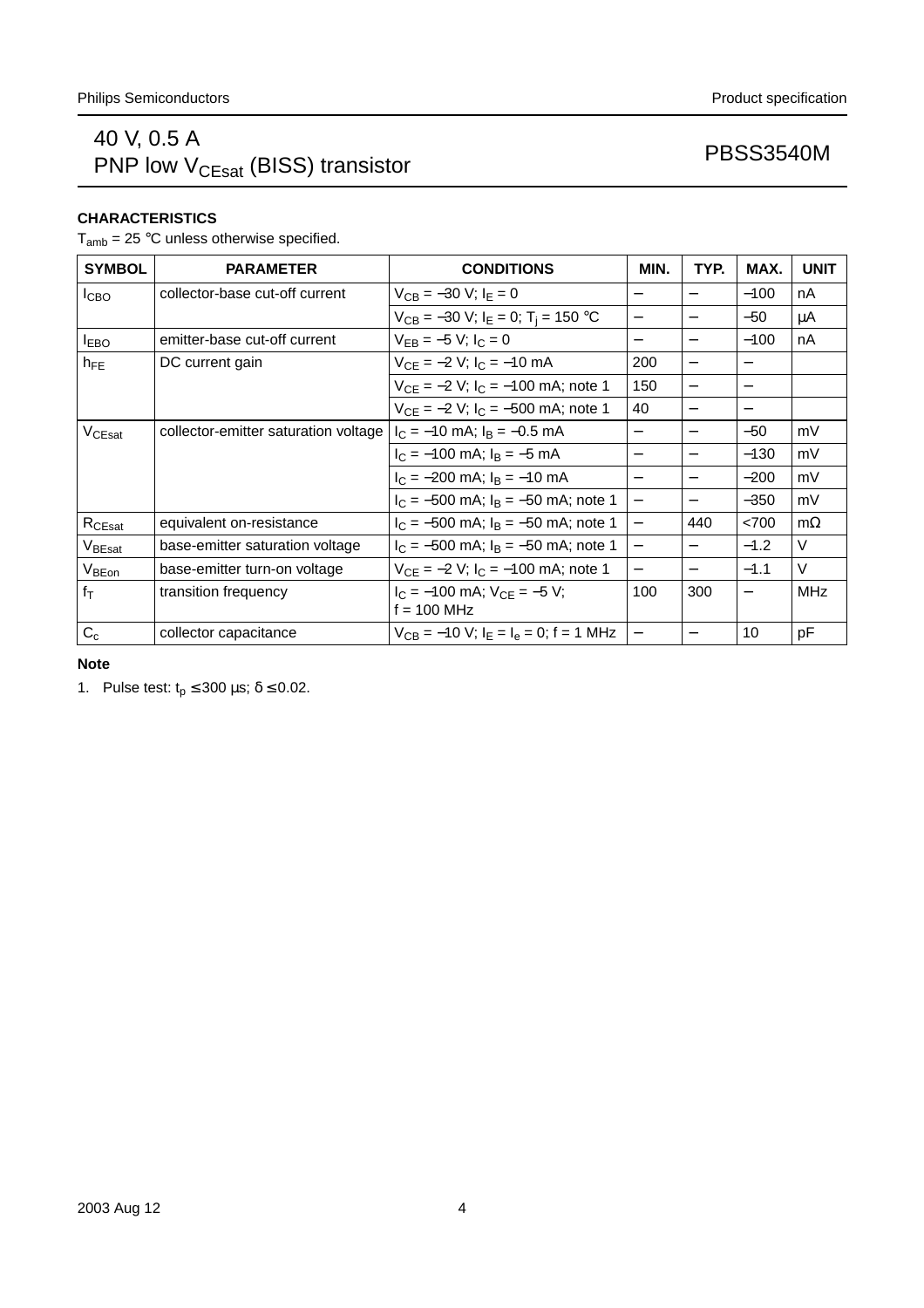## 40 V, 0.5 A PRSS3540M<br>PNP low  $V_{CEsat}$  (BISS) transistor



## 2003 Aug 12 5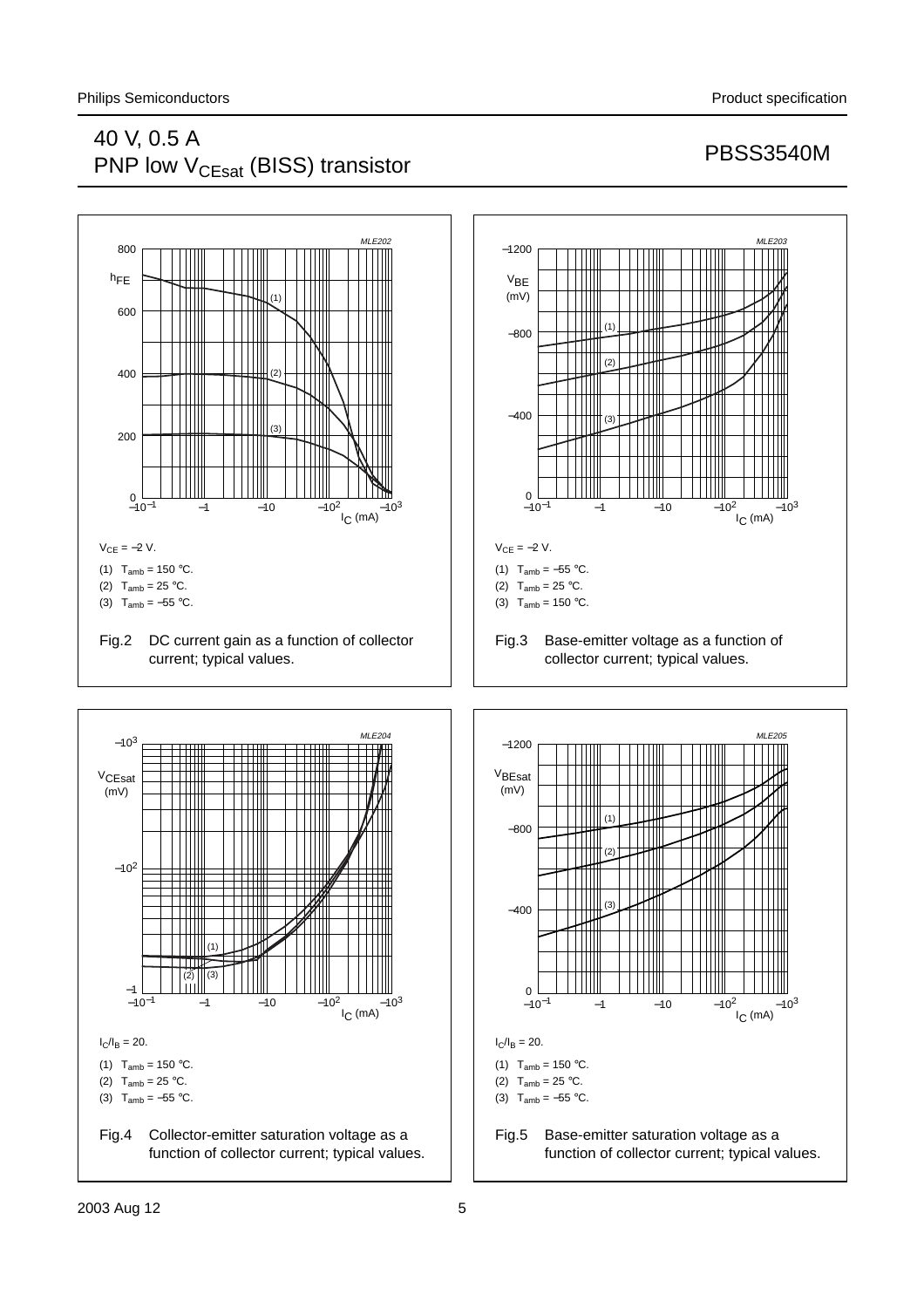## 40 V, 0.5 A PRESS3540M<br>PNP low V<sub>CEsat</sub> (BISS) transistor PRSS3540M



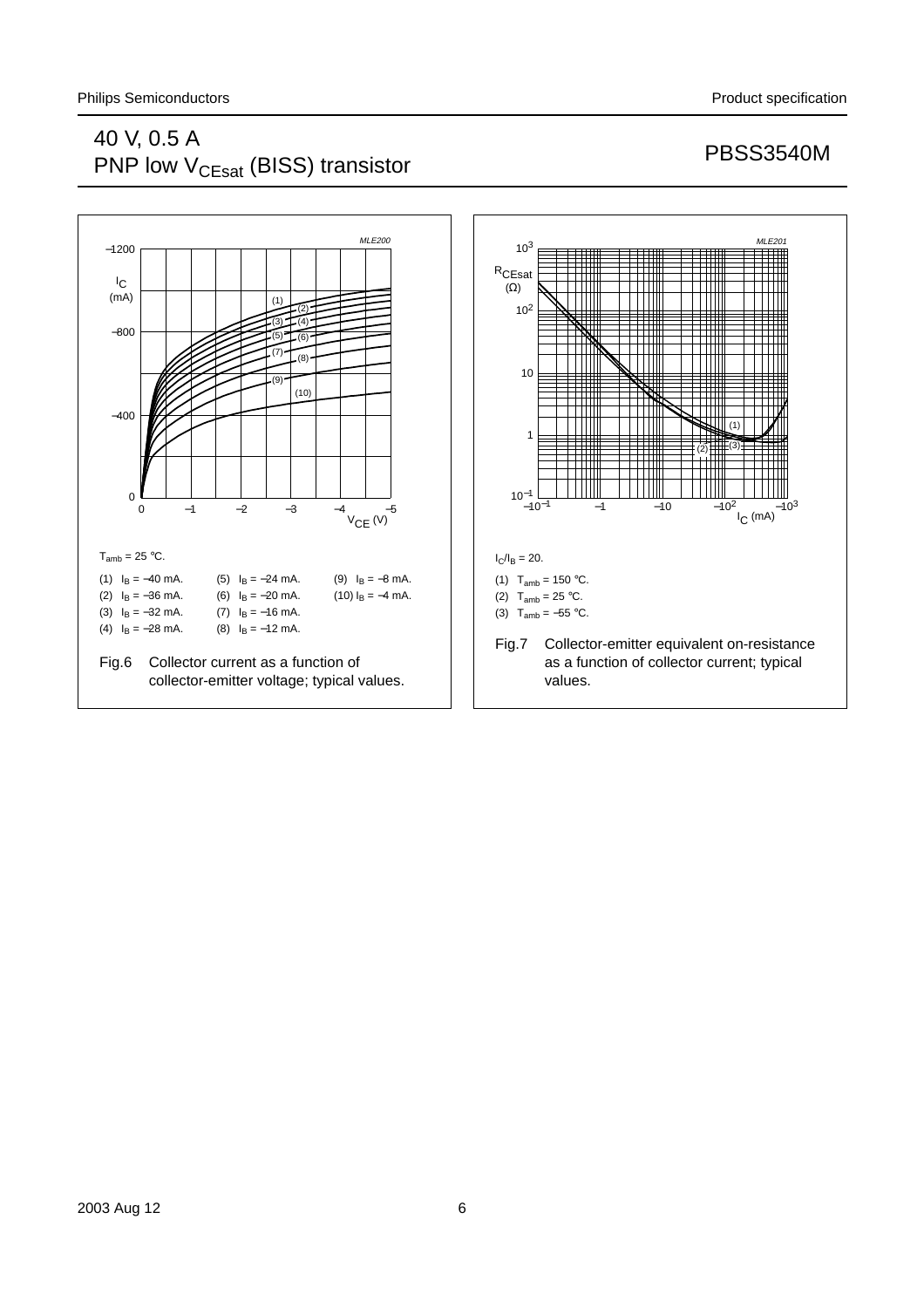## 40 V, 0.5 A PRSS3540M<br>PNP low  $V_{CEsat}$  (BISS) transistor

## **PACKAGE OUTLINE**

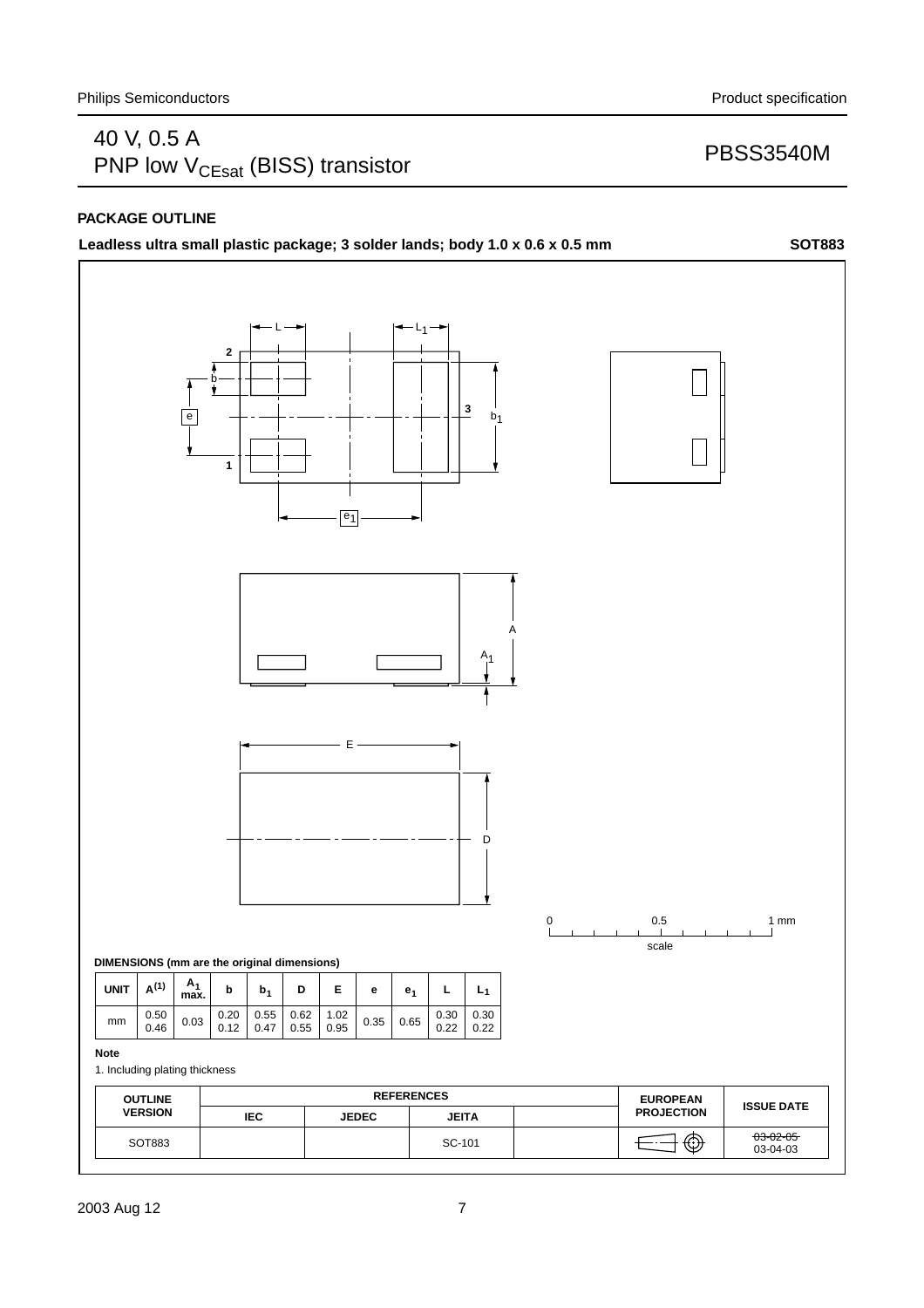## 40 V, 0.5 A PRSS3540M<br>PNP low V<sub>CEsat</sub> (BISS) transistor

## **DATA SHEET STATUS**

| <b>LEVEL</b> | <b>DATA SHEET</b><br><b>STATUS(1)</b> | <b>PRODUCT</b><br>STATUS <sup>(2)(3)</sup> | <b>DEFINITION</b>                                                                                                                                                                                                                                                                                          |
|--------------|---------------------------------------|--------------------------------------------|------------------------------------------------------------------------------------------------------------------------------------------------------------------------------------------------------------------------------------------------------------------------------------------------------------|
|              | Objective data                        | Development                                | This data sheet contains data from the objective specification for product<br>development. Philips Semiconductors reserves the right to change the<br>specification in any manner without notice.                                                                                                          |
|              | Preliminary data                      | Qualification                              | This data sheet contains data from the preliminary specification.<br>Supplementary data will be published at a later date. Philips<br>Semiconductors reserves the right to change the specification without<br>notice, in order to improve the design and supply the best possible<br>product.             |
| III          | Product data                          | Production                                 | This data sheet contains data from the product specification. Philips<br>Semiconductors reserves the right to make changes at any time in order<br>to improve the design, manufacturing and supply. Relevant changes will<br>be communicated via a Customer Product/Process Change Notification<br>(CPCN). |

### **Notes**

- 1. Please consult the most recently issued data sheet before initiating or completing a design.
- 2. The product status of the device(s) described in this data sheet may have changed since this data sheet was published. The latest information is available on the Internet at URL http://www.semiconductors.philips.com.
- 3. For data sheets describing multiple type numbers, the highest-level product status determines the data sheet status.

## **DEFINITIONS**

**Short-form specification** — The data in a short-form specification is extracted from a full data sheet with the same type number and title. For detailed information see the relevant data sheet or data handbook.

**Limiting values definition** - Limiting values given are in accordance with the Absolute Maximum Rating System (IEC 60134). Stress above one or more of the limiting values may cause permanent damage to the device. These are stress ratings only and operation of the device at these or at any other conditions above those given in the Characteristics sections of the specification is not implied. Exposure to limiting values for extended periods may affect device reliability.

Application information Applications that are described herein for any of these products are for illustrative purposes only. Philips Semiconductors make no representation or warranty that such applications will be suitable for the specified use without further testing or modification.

## **DISCLAIMERS**

**Life support applications** — These products are not designed for use in life support appliances, devices, or systems where malfunction of these products can reasonably be expected to result in personal injury. Philips Semiconductors customers using or selling these products for use in such applications do so at their own risk and agree to fully indemnify Philips Semiconductors for any damages resulting from such application.

**Right to make changes** - Philips Semiconductors reserves the right to make changes in the products including circuits, standard cells, and/or software described or contained herein in order to improve design and/or performance. When the product is in full production (status 'Production'), relevant changes will be communicated via a Customer Product/Process Change Notification (CPCN). Philips Semiconductors assumes no responsibility or liability for the use of any of these products, conveys no licence or title under any patent, copyright, or mask work right to these products, and makes no representations or warranties that these products are free from patent, copyright, or mask work right infringement, unless otherwise specified.